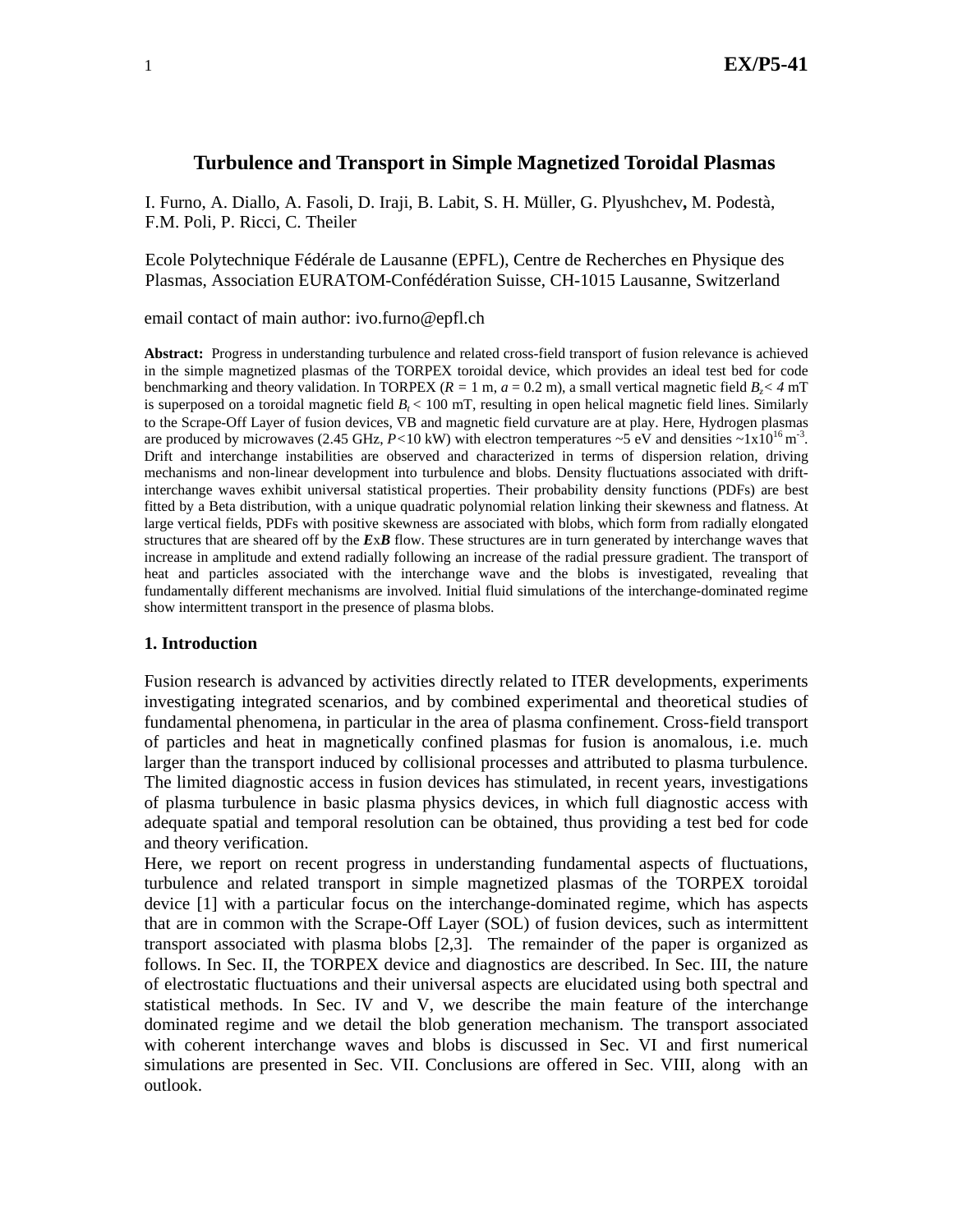#### **2. The TORPEX device and diagnostics**

The TORPEX device [1] has been built with the aim of contributing to bridging the gap between plasma turbulence experiments and simulations. TORPEX  $(R = 1 \text{ m}, a = 0.2 \text{ m})$  is a toroidal device in which a small vertical magnetic field  $B_z \leq 4$  mT is superposed on a toroidal magnetic field  $B_t \le 100$  mT to form helical magnetic field lines whose both ends terminate on the vessel. Similarly to the SOL of toroidal fusion devices, this magnetic configuration, usually referred to as simple magnetized torus (SMT), features open field lines, ∇B, and magnetic field curvature. Plasmas of different gases are produced by microwave power  $(P_{RF} < 10$  kW) injected from the low-field side at 2.45 GHz, in the electron-cyclotron frequency range. Here, we focus on Hydrogen plasmas, which are characterized by electron temperatures  $T_e \sim 5{\text -}15 \text{ eV}$  and densities  $n_e \sim 3{\times}10^{16} \text{ m}^3$ . Extensive sets of Langmuir probes are used to characterize electrostatic fluctuations in terms of linear dispersion relation, statistical properties, and non-linear wave-wave interactions. In particular, full spatiotemporal imaging of electrostatic fluctuations is performed using both an array of 86 Langmuir probes, dubbed HEXTIP, which provides a complete coverage of the poloidal cross section, and via conditional sampling of data obtained from movable probes.

### **3. Nature of instabilities and universality of fluctuations**



*FIG. 1. 3D scattered plot of skewness vs flatness vs r.m.s /mean for around 10000 time series of electron density measured in various experimental conditions (red dots). On each plane, it is shown the histogram for the three combinations of parameters.*

In recent years, a significant effort has been dedicated to investigating the nature (drift versus interchange driven instabilities) and universal features of fluctuations in the SOL/edge of fusion devices. The SMT configuration provides a drive for both drift and interchange instabilities [4]. These instabilities, fully characterized in terms of dispersion relation, driving mechanisms, and nonlinear development into turbulence, are observed to co-exist in TORPEX plasmas in the unfavourable curvature region [5]. A regime transition between drift and interchange waves is observed as the vertical magnetic field strength is varied [5]. Drift instabilities dominate for low vertical field values  $(B<sub>z</sub> < 0.6$  mT for Hydrogen plasmas), while interchange instabilities dominate for high vertical field values,  $B_z > 1.4$  mT.

The observed transition is theoretically reproduced by a two-fluid model, based on the driftreduced Braginskii equations [5].

Statistical properties are investigated over a broad range of experimental conditions using electron density fluctuation measurements, which are taken across the entire plasma cross section. The results are summarized in Fig. 1, which shows a 3D scattered plot of skewness, *S*, (third moment of the probability density function (PDF) of the fluctuations) vs flatness, *F,* (fourth moment of the PDF), vs the root-mean-square of the fluctuations normalized to their time-averaged value for around 10000 time series of electron density signals (red dots). While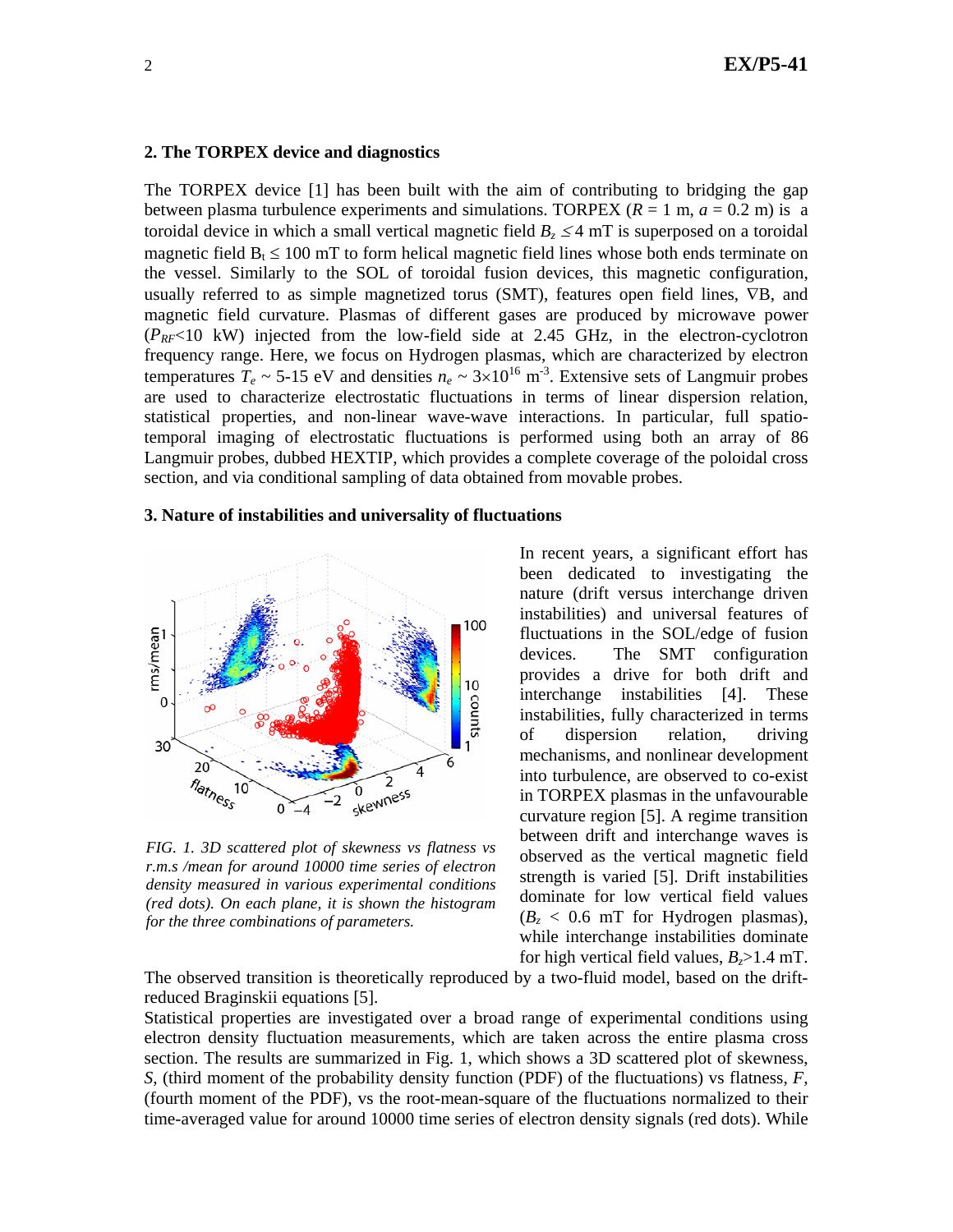no clear dependence of *F* upon the normalized fluctuation level is observed, we find a correlation between the latter and the skewness: large values of r.m.s*. / <n>* corresponds to large *S* values. Moreover, a unique quadratic relation links *S* and *F*:  $F=1.502S^2 + 2.78$ , which constitues a first evidence of universality. Fluctuations in the drift-interchange frequency domain are necessary and sufficient to retrieve the observed quadratic relationship [6]. The second evidence of universality is that density fluctuation PDFs from all locations can be described by the same analytical distribution, which is a special case of the general Beta distribution. For positive skewness, this PDF reduces to the Gamma distribution, consistent with previous observations in the tokamak SOL [6].

#### **4. Interchange-dominated regime: blobs and interchange waves**

In the following, we focus on the interchange-dominated regime, achieved through relatively high values of  $B_z$  and showing similarities with the SOL of fusion devices [2, 3, 7]. In particular, we observe bursty transport, which is associated with the propagation of isolated structures, in which density and temperature are larger than in the surrounding plasma. These structures, dubbed blobs, extend along the field lines and propagate away from the plasma core resulting in outward heat and particle transport.



*FIG. 2. (a, d) Isat signals at the two locations indicated in (h) show coherent fluctuations in the main plasma region (green cross) and intermittent bursts at the edge (blue cross). Also shown are the respective PDFs in (c, f) and the power spectral densities in (b, e). Poloidal profiles of (g) skewness and (h) flatness of Isat signals. In (g) the profile (white) of spectral power in the frequency range 3.9+/-1 kHz localizes the interchange wave. Contours correspond to 90%, 60%, 30%, and 10% of the maximum spectral power. Mean velocity field of positive (i) and negative (l) structures and histogram (color) of trajectory counts. (m-o) zaveraged profiles of various quantities.* 

In Fig. 2 we illustrate statistical and spectral properties of fluctuations, together with timeaveraged profiles in the interchange-dominated regime. A low microwave power (400 W) is used in a toroidal magnetic field of 76 mT on axis and a vertical magnetic field  $B_z = 2.3$  mT, which results in a vertically elongated plasma configuration with the plasma source localized on the high field side (HFS), with negligible plasma production for *r>*5 cm. Figure 2 (a-l) shows statistical and spectral properties of ion saturation, *Isat,* signals. Figure 2(m-o) shows *z*-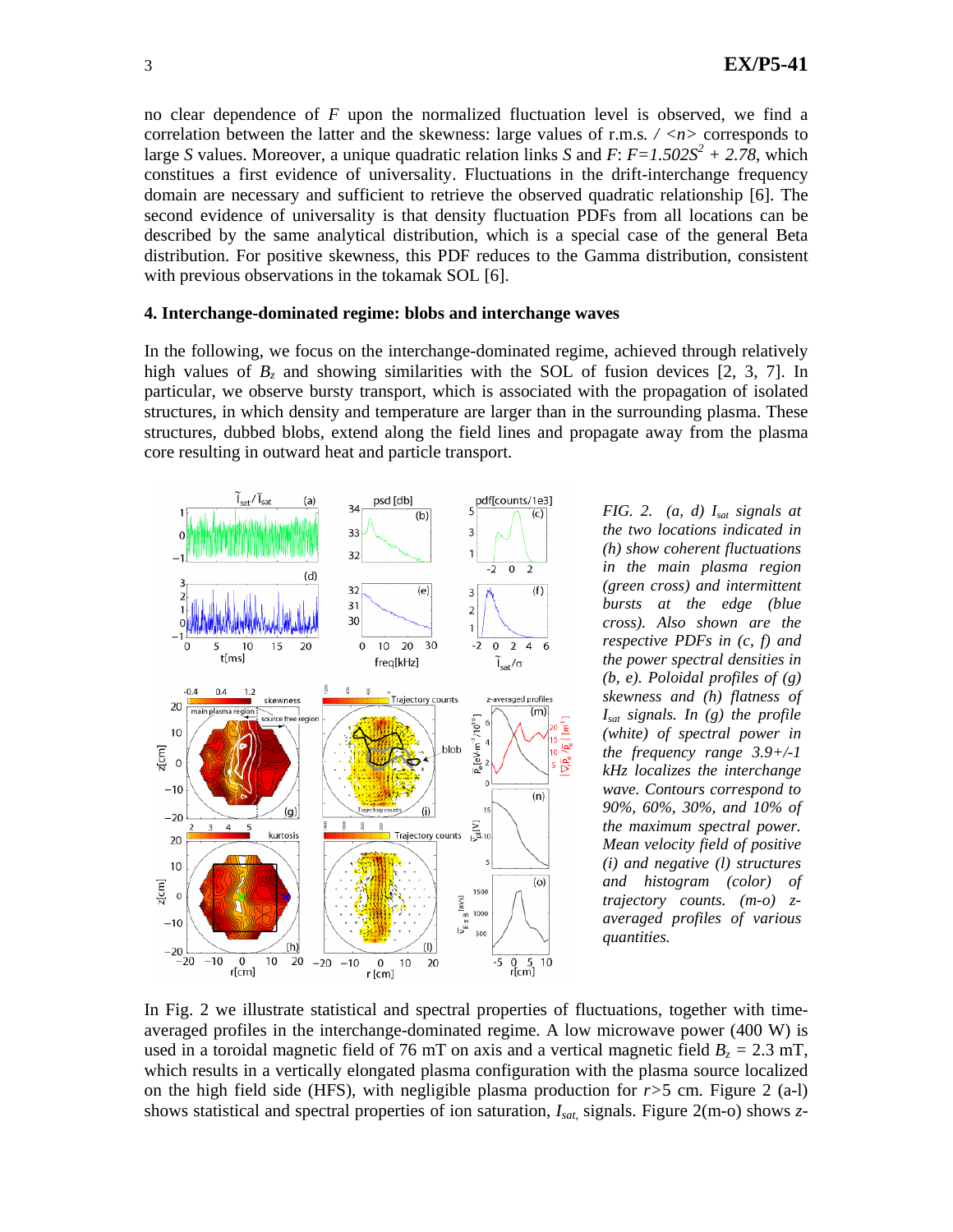averaged profiles of the time-averaged electron pressure  $p_e = n_e T_e$ , inverse pressure radial scale-length  $|L_{pe}|^2 = |\nabla_r p_e/p_e|$ , plasma potential  $V_{pl}$ , and the *ExB* velocity,  $v_{ExB}$ , obtained from Langmuir probe measurements.

The 2D profiles of skewness *S*, Fig. 2(g), and flatness *F*, Fig. 2(h), of *Isat* signals clearly identify two distinct poloidal regions with different plasma dynamics: 1) a main plasma region for − 5 ≤ *r* ≤ 5 cm which is dominated by a coherent interchange wave; 2) a region on the low-field side for  $r > 5$  cm with negligible plasma production, dubbed source-free region, which, as discussed below, is characterized by the propagation of plasma blobs. Fig. 2(a) shows *Isat* fluctuations in the main plasma region that are dominated by coherent oscillations at a frequency of ~3.9 kHz, as confirmed by the power spectral density in Fig. 2 (b). The PDF in Fig. 2 (c) is double-humped with  $S~0$  and  $F~2$ , as expected for coherent fluctuations. The 2D profile of the spectral power in the range *f=*3.9 +/- 0.5 kHz is shown in Fig. 2 (g) and peaks around the position of maximum  $|L_{pe}|^{-1}$ , where it represents approximately 50% of the total spectral power of the fluctuating signal.

The nature of fluctuations in the source-free region can be inferred from the data shown in Fig. 2(i-l), representing the mean velocity field of positive and negative plasma structures identified using a pattern-recognition method combined with statistical analysis [8]. A positive structure example is shown in gray in Fig. 2(i). In the main plasma region, the trajectory patterns for positive and negative structures are very similar, consistently with the presence of the interchange wave. On the other hand, in the source-free region only positive structures — the blobs — have a significant probability of occurrence. In Fig.  $2(i)$ , the gray structure shears off and generates two structures (black line). The black structure at the low field side is a newly born blob. As shown by the trajectory pattern of the positive structures in Fig. 2(i), blobs propagate outwards in the source-free region as individual coherent structures over distances of the order of the minor radius.

Blob properties, such as speed and size, have been extensively studied analytically and numerically in the SOL of fusion devices (see the review article [9]). Sheath-connected blob models predicts that only blobs with a radius  $a_b \approx \rho_s [ L^2 / (\rho_s R) ]^{1/5}$  can travel as coherent structures over large distances [9]. For the plasma investigated here ( $T_e \sim 4$  eV in the sourcefree region,  $L \sim 13$  m), we find  $a_b \sim 2.5$  cm, which is in agreement with the blob size found in the experiments. Scaling of the cross-field blob speed with size, connection length and base pressure for different gases are presently under investigation and will provide a test bed for semi-analytical blob models and numerical simulations.

### **5. Interchange-dominated regime: blob generation mechanism**

The mechanism for blob generation is investigated using time resolved 2D profiles of *ne*, *Te*, *Vpl* and velocity fields, which are obtained by performing a conditional sampling over many blob events of the *I*-*V* characteristic of a Langmuir probe in a time window centered around the blob detection [3]. We point out that indirect evidence has been recently obtained in tokamaks that blobs are generated in the vicinity of the last closed flux surface, presumably as a result of interchange instability [10]. Therefore the present results may shed light on the blob ejection mechanism in tokamaks. The results of the conditional sampling technique shown in Fig. 3 capture the dynamics of blob formation and ejection from the interchange wave. Figure 3(a-d) shows 2D profiles of δ*ne* at four different times during the ejection of the blob together with the total  $ExB$  velocity field. Figure 3(e) shows the time evolution of  $\delta n_e$  in the mode region (red) and in the source-free region (black).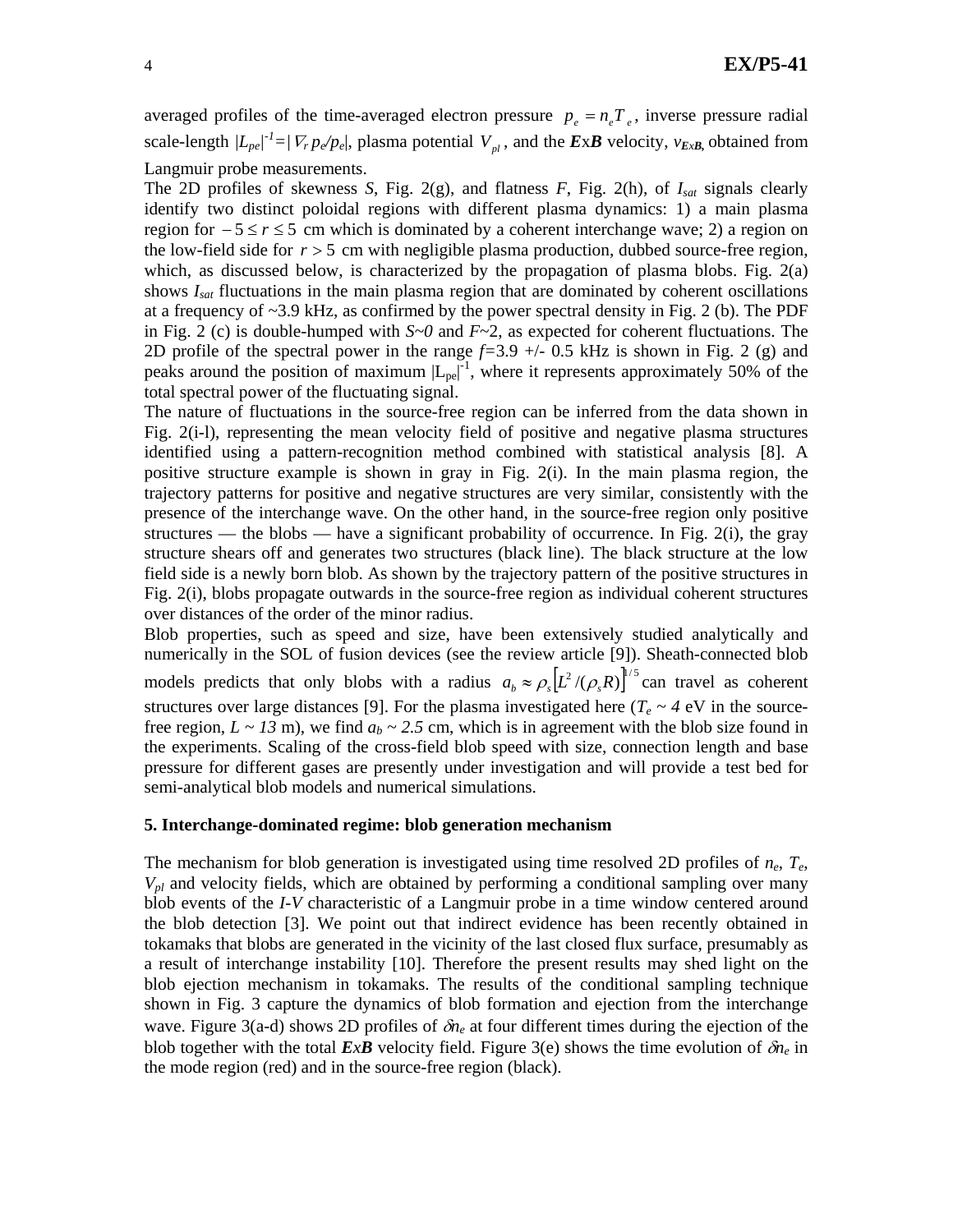

*FIG. 3. Plasma dynamics from the conditional sampling technique. Shown are: (a)–(d) 2D profiles of* δ*ne at different times during blob ejection. The arrows show the instantaneous ExB velocity; (e) time history of* δ*ne in the mode region (red) and in the source-free region (black). The latter is multiplied by two for clarity. Time evolution of (f) inverse pressure gradient length*  $|L_{pe}|^T$  *at the point of maximum observed intensity and of (g) mode amplitude. (h ,i) Decomposition in k-space of the density fluctuations at two different time frames.* 

The coherent structures in Figs. 3(a) and 3(b) are identified with the interchange wave, based on their spatiotemporal properties. The formation of the elongated structure in Fig. 3(c) follows from an increase of the amplitude of the interchange wave, Fig.  $3(g)$ , which also extends radially in response to a decrease of the radial pressure local scale length, Fig. 3(f). The elongated density structure is convected upward in a sheared velocity field that moves HFS and LFS parts of the density structure with different vertical velocities. A relative displacement between them is obtained, Fig. 3(d), which results in a tilting and stretching of the structure. This is also consistent with a spatial Fourier harmonics (*k*-space) analysis,



*FIG. 4. Radial particle flux at mid plane measured by different techniques (top). Coherence between density and plasma potential fluctuations from Fourier analysis (bottom)*.

which shows that the radial wavenumber of the fluctuating density linearly *drifts* towards larger values during this phase [11]. Fig. 3(h, i) presents the 2D distribution of the decomposition in kspace of the density fluctuations at two different time frames during blob ejection. Eventually, the original density structure breaks into two parts, and the new structure on the low field side forms a plasma blob.

# **6. Transport of heat and particles associated with the interchange wave and the blobs**

**I**n the main plasma, which includes particle and heat sources, transport is dominated by the fluctuation-induced particle and heat flux associated with the interchange wave. In the source-free region, the cross-field transport is mainly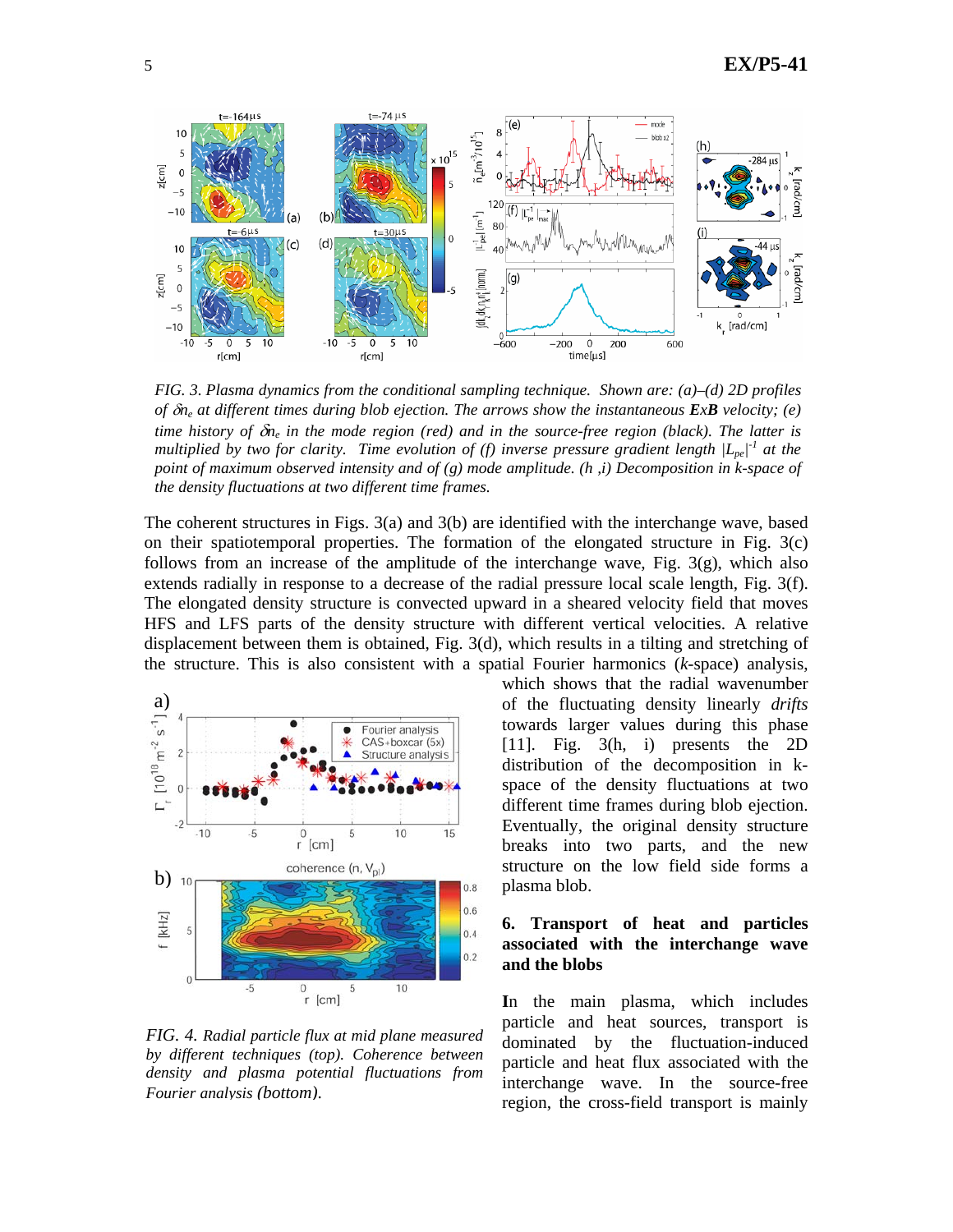due to the intermittent ejection of blobs propagating toward the outer wall. The transport caused directly by instabilities constitutes a fundamentally different mechanism from that mediated by blob formation [12].

Different techniques are used to investigate the physics underlying the cross-field transport associated with the interchange mode and with the blobs. A fluctuation-induced flux is found in the main plasma, Fig.  $4(a)$ . Here a finite coherence between fluctuations of  $n_e$  and plasma potential *Vpl* associated with the interchange mode is measured (Fig. 4-b). At the far LFS the time-averaged coherence approaches zero. Nevertheless, propagating blobs are also found to cause a radially outward flux, Fig. 4(a). Considering the typical blob lifetime, velocity and occurrence rate, the associated time-averaged transport is ≤4% of the total losses. Note that a similar fraction in fusion-oriented devices may induce large heat losses, and possible damages of in-vessel components. Instabilities and blobs constitute different mechanisms for anomalous cross-field transport, although the latter is basically related to the coupled dynamics of  $n_e$  and  $V_{pl}$  for both phenomena.

#### **7. Theory modelling and numerical simulations**

These findings have stimulated a theoretical approach to TORPEX turbulence based on fluid simulations [13]. Owing to the low plasma temperature in the TORPEX device, the driftreduced Braginskii equations (see, e.g. [14]) can be used to model the plasma dynamics. The easiest turbulence regime to model is the one dominated by the interchange dynamics, which, since  $k_{\ell}=0$ , can be described by simple two-dimensional fluid equations. We assume  $B_z \ll B_T$ , so that  $B \sim B_0 R/r$ , and note that magnetic curvature is constant along a field line and equal to *1/R*. Here, we denote the radial direction with *x*, the parallel direction with *z*, and the direction perpendicular to *x* and *z* with *y*. The Braginskii equations are integrated in the parallel direction in order to evolve the line-integrated density,  $n(x, y) = \int n(x, y, z) dz / L_c$ , potential  $\phi(x, y) = \int \phi(x, y, z) dz / L_c$ , and temperature,  $T_e(x, y) = \int T_e(x, y, z) dz / L_c$ ,  $L_c = 2\pi NR$  being the magnetic field line length. We use the Bohm's boundary conditions to take into account the ion and electron parallel flow at the sheath edge. By assuming that the density at the sheath entrance is equal to  $n(x, y)/2$ , it is possible to approximate the ion and electron flows as  $\Gamma_{\mu i} = n c_s / 2$  and  $\Gamma_{\mu e} = n c_s \exp(-e\phi/T_e + \Lambda)/2$ , with  $\Lambda = \log \sqrt{m_i / (2 \pi m_e)}$  [15]. Furthermore, we make use of the Boussinesq approximation [16] for the polarization drift, i.e.

$$
\nabla \cdot \left(\frac{nm_i}{eB}\frac{d}{dt}\frac{\nabla \phi}{B}\right) = \frac{nm_i}{eB^2}\frac{d}{dt}\nabla^2 \phi.
$$

The evolution equations for  $T_e$ ,  $n$ , and  $\phi$  thus become

$$
\frac{dT_e}{dt} = \left[\frac{c\phi}{B_0}, T_e\right] + \frac{4c}{3eRB_0} \left(\frac{7}{2}T_e \frac{\partial T_e}{\partial y} + \frac{T_e^2}{n} \frac{\partial n}{\partial y} - T_e \frac{\partial \phi}{\partial y}\right) + \kappa_e \nabla^2 T_e
$$

$$
- \frac{2}{3} \frac{\sigma T_e c_s}{R} [1.71 \exp(\Lambda - e\phi/T_e) - 0.71] + S_T
$$

$$
\frac{dn}{dt} = \left[\frac{c\phi}{B_0}, n\right] + D_n \nabla^2 n + \frac{2c}{eRB_0} \left(n \frac{\partial T_e}{\partial y} + T_e \frac{\partial N}{\partial y} - n \frac{\partial \phi}{\partial y}\right) - \frac{\sigma nc_s}{R} \exp(\Lambda - e\phi/T_e) + S_n
$$

$$
\frac{d\nabla^2 \phi}{dt} = \left[\frac{c\phi}{B_0}, \nabla^2 \phi\right] + \nu \nabla^4 \phi + \frac{2B_0}{cm_i R} \left(\frac{T_e}{n} \frac{\partial n}{\partial y} - \frac{\partial T_e}{\partial y}\right) + \frac{\sigma c_s m_i \Omega_i^2}{eR} [1 - \exp(\Lambda - e\phi/T_e)].
$$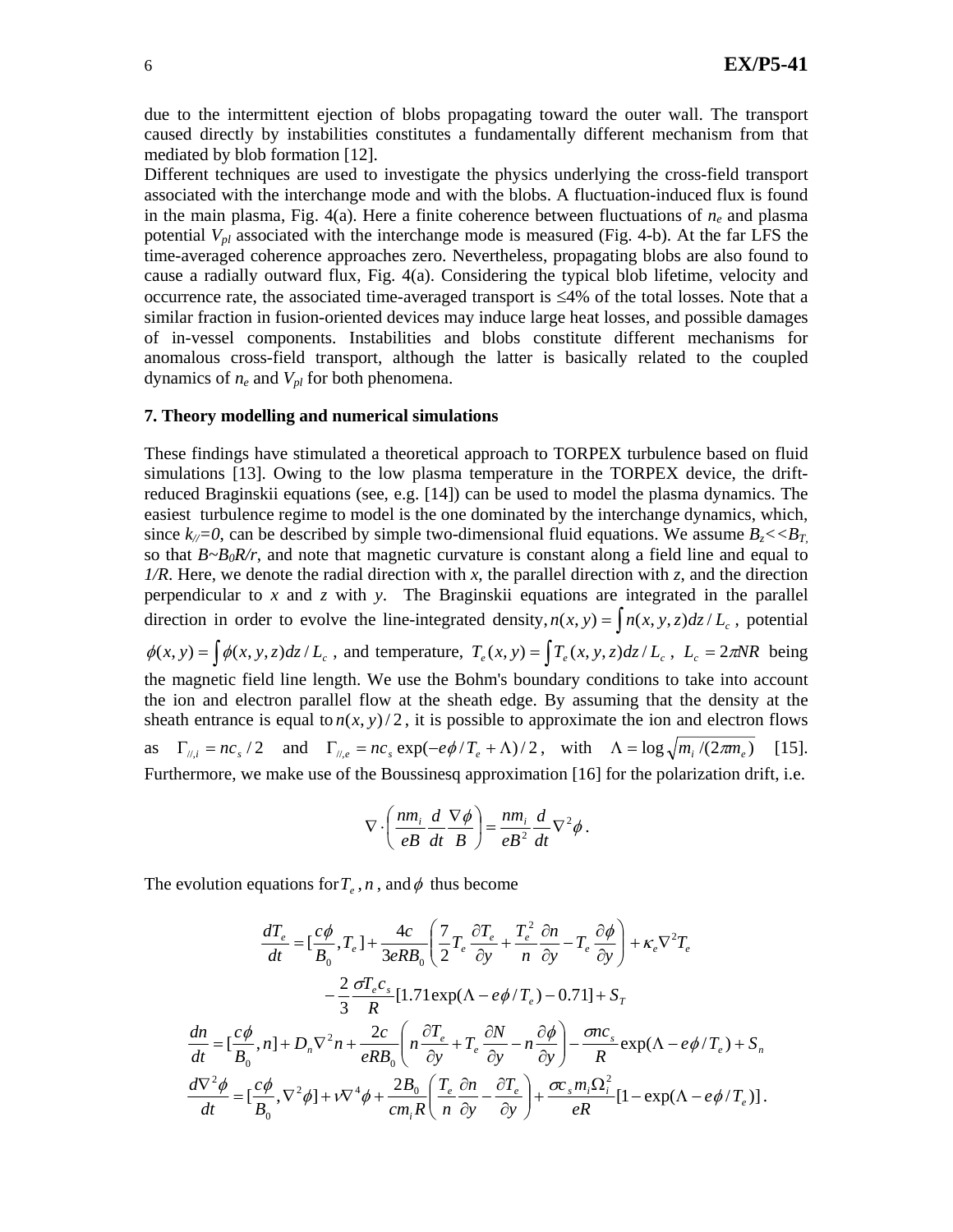Here  $S_n$  and  $S_r$  represent particle and heat sources,  $\sigma = R/L_c = \Delta/(2\pi L_v)$ , and  $[a,b] = \partial_{x} a \partial_{y} b - \partial_{y} a \partial_{y} b$ . We note that a similar system of equations has been used in [17]. The system of equations is solved numerically, via a finite difference scheme, using source profiles that mimic the Electron Cyclotron and Upper Hybrid resonance layers in TORPEX. The plasma and heat sources increase the plasma pressure, thus enhancing the pressure gradient and triggering the interchange instability. The interchange instability leads to density and heat transport from the source region to the low field side of the machine. Cross-field transport appears intermittent, with the presence of plasma blobs that propagate in the radial direction.



*FIG. 5. A typical intermittent transport event from simulations. Different rows correspond to different times.*

A typical intermittent transport event, as modelled in the fluid code, is shown in Fig. 5 through snapshots of the potential, temperature, and density. Corresponding to these plasma intermittent transport events, a skewed probability distribution function for the density is observed on the low field side of the machine. We note that, while the plasma is transported in the radial direction by the interchange dynamics, it is removed from the system by parallel losses. The simulations show that, after a transient, an equilibrium profile is established as a result of a balance between parallel losses, perpendicular transport, and sources. In particular, quasi-neutrality leads to a link between the equilibrium potential and temperature profiles, i.e.  $\phi \approx \Lambda T_e$  that is also observed experimentally.

## **8. Conclusions and outlook**

We have detailed experimentally the nature of instabilities and their development into waves and blobs in the simple magnetized toroidal plasmas of the TORPEX device. Linear and nonlinear analysis techniques together with statistical and conditional sampling methods are used to gain insight into the physics of plasma turbulence and transport. Further progress in the field will be achieved by applying the same analysis tools to numerical simulations allowing a direct comparison of experiment and theory. Future experiments include the use of a fast framing camera for non-perturbing visible light measurements, which can be correlated and compared with local electrostatic measurements [18]. The interaction between small scale turbulence and fast ions, presently recognized as an open question for burning plasma physics, will also be investigated in TORPEX, taking advantage of the progress accomplished in characterizing the turbulence in different plasma scenarios [19].

This work was supported in part by the *Fonds National Suisse de la Recherche Scientifique*.